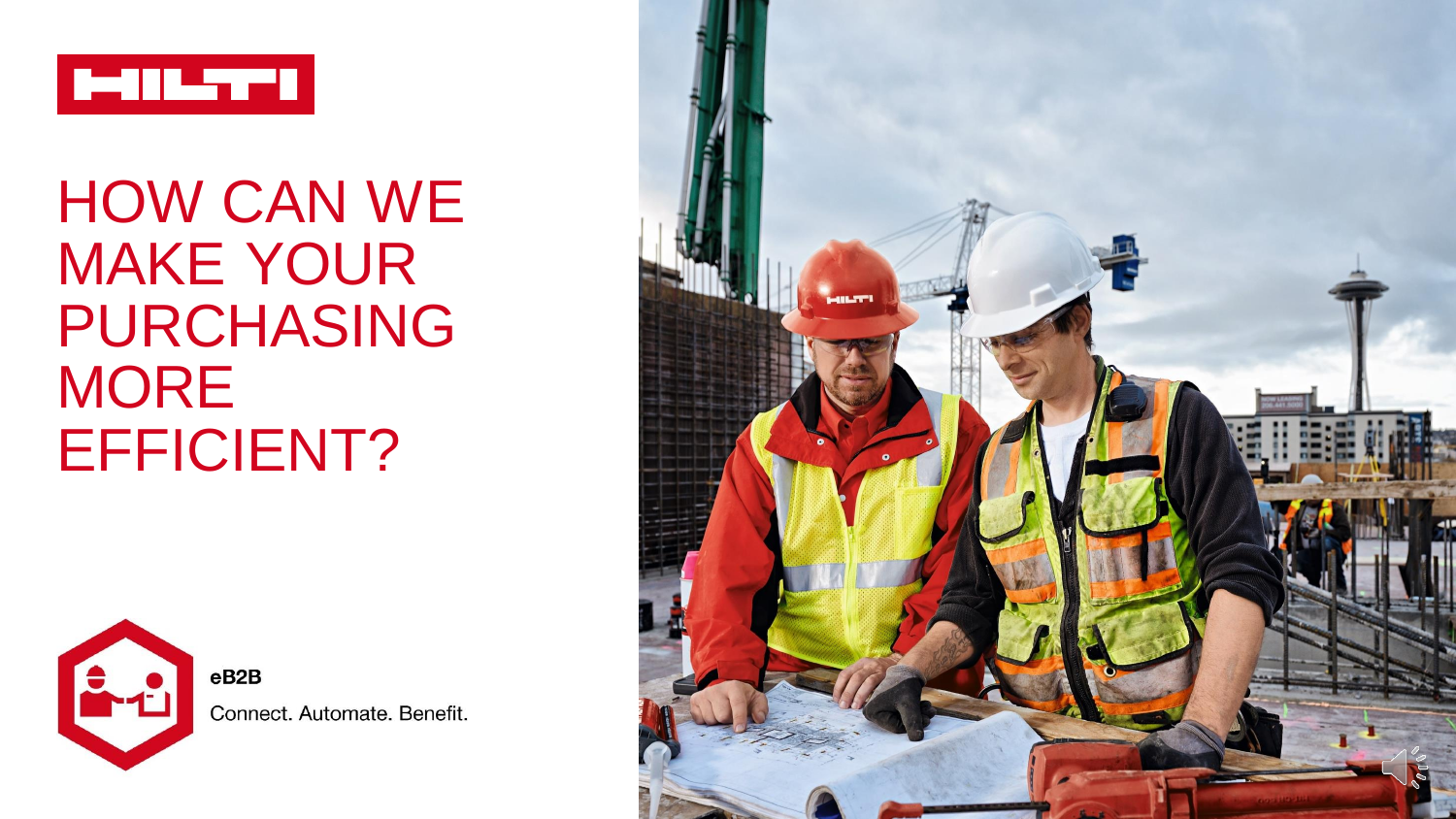## HOW WOULD YOU PREFER TO PURCHASE FROM US?



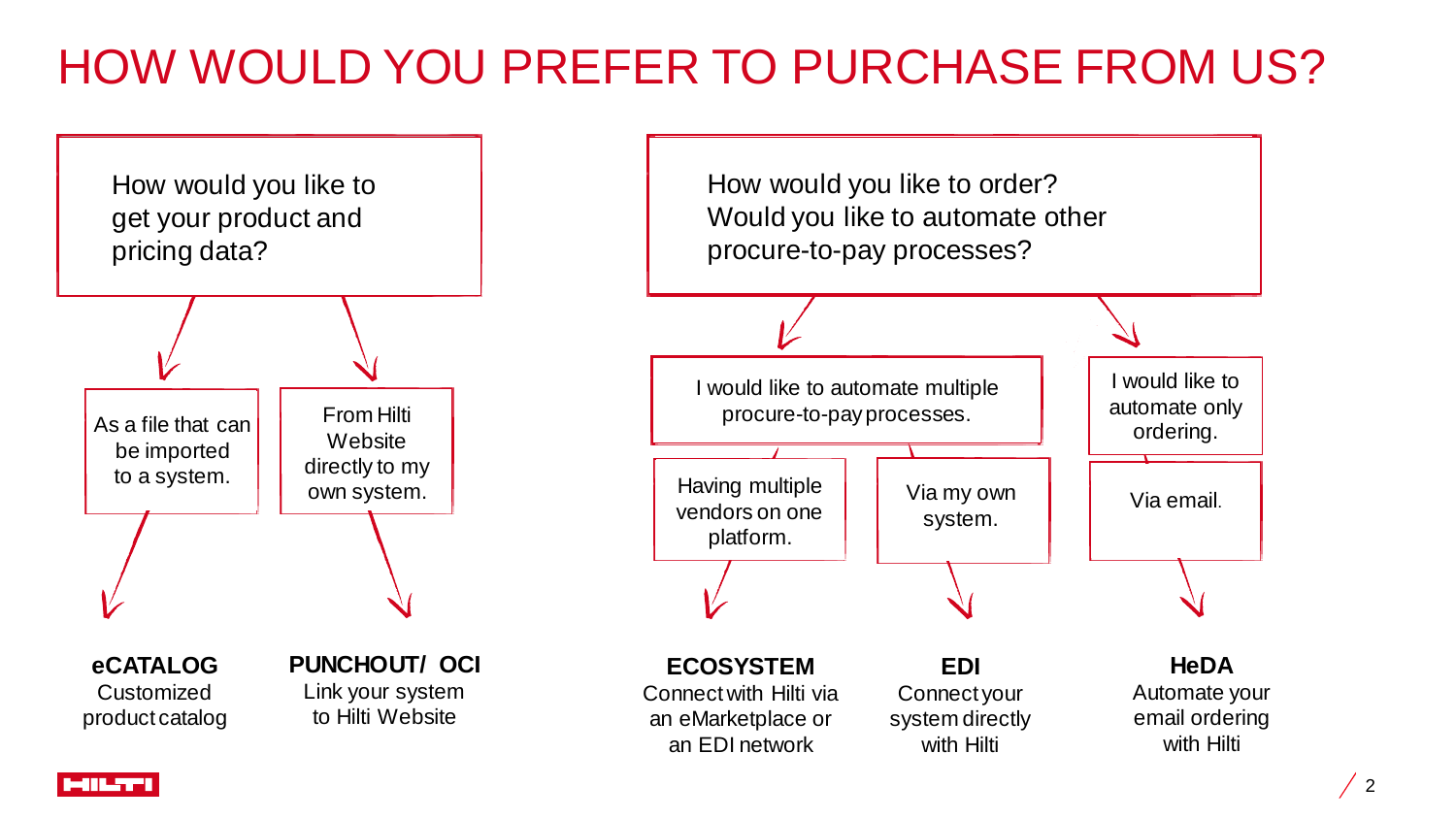## DO YOU ALREADY DO EDI WITH YOUR SUPPLIERS?

 $\rightarrow$ 

æ,

 $\rightarrow$ 

#### **Electronic Data Interchange (EDI)**

- EDI is a direct link between your system and Hilti.
- It's particularly useful if you're a frequent customer.
- EDI standards support several transactions including Order, OrderResp, ShipNotice and Invoice.
- It's also available in a range of formats, such as EDIFact, ANSI x12, cXML, iDoc, ...

#### **Requirements?**

- Procurement/ERP system
- Centralized/standardized purchasing process

#### **Does it cost anything?**

• No costs for customer from Hilti's side

#### **Might incur some costs if:**

- implementation is handled by a 3rd party IT provider on your side
- a VAN connectivity is used (transaction costs)

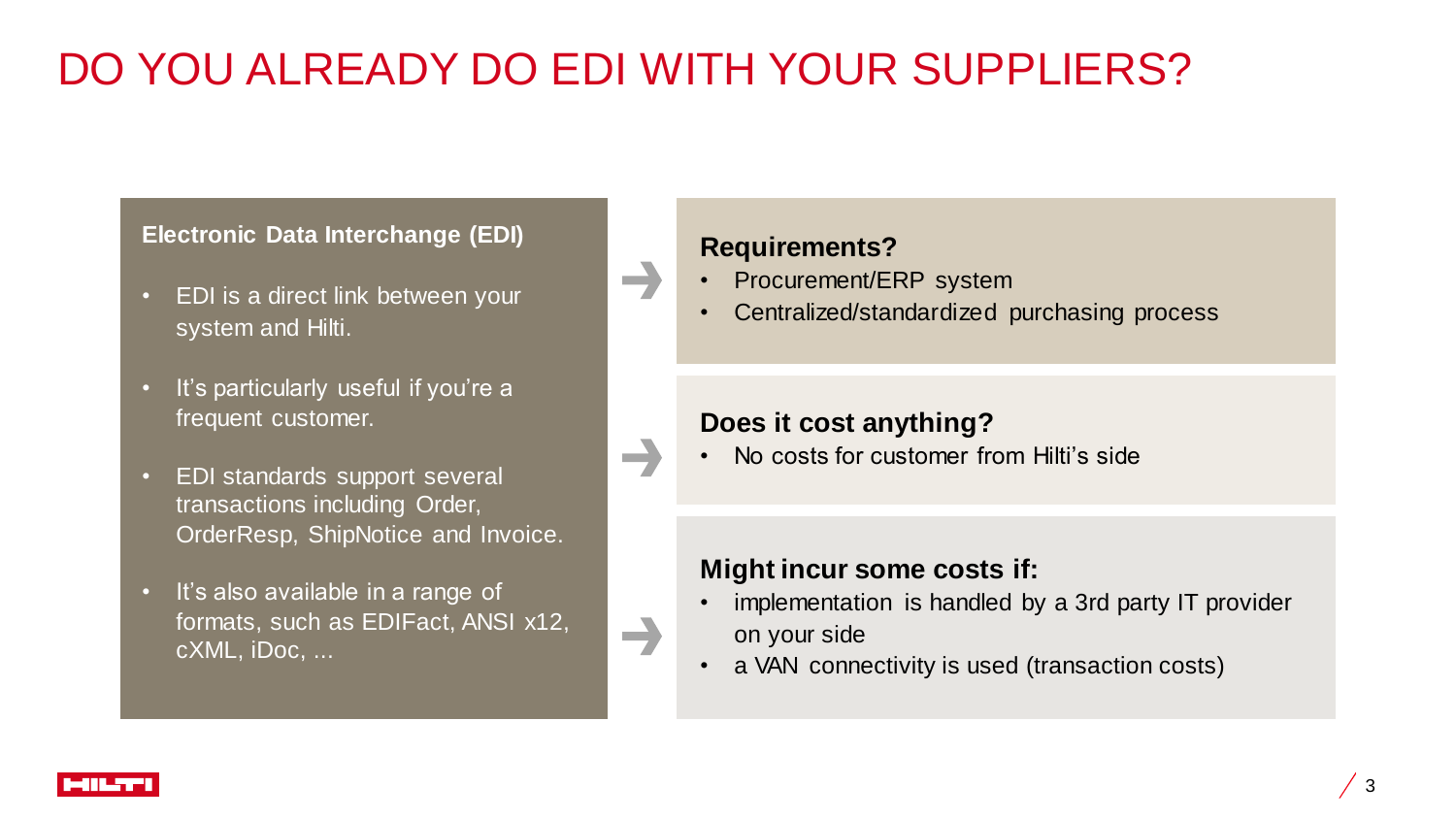### DO YOU UTILIZE A DIGITAL ECOSYSTEM FOR YOUR PROCURE-TO-PAY PROCESSES?

We partner with 50 digital procurement ecosystems both locally and internationally. We are constantly connecting new ecosystems like eMarketplaces and EDI platforms so that you can connect with us via your preferred platform**.**



eMarketplaces offer a consumer-like shopping experience with multiple suppliers on one digital platform.

- EDI platforms let you easily automate procure-to-pay processes with multiple suppliers.
- Digital procurement ecosystems support several transactions and data formats.

It is easy to connect multiple global branches.

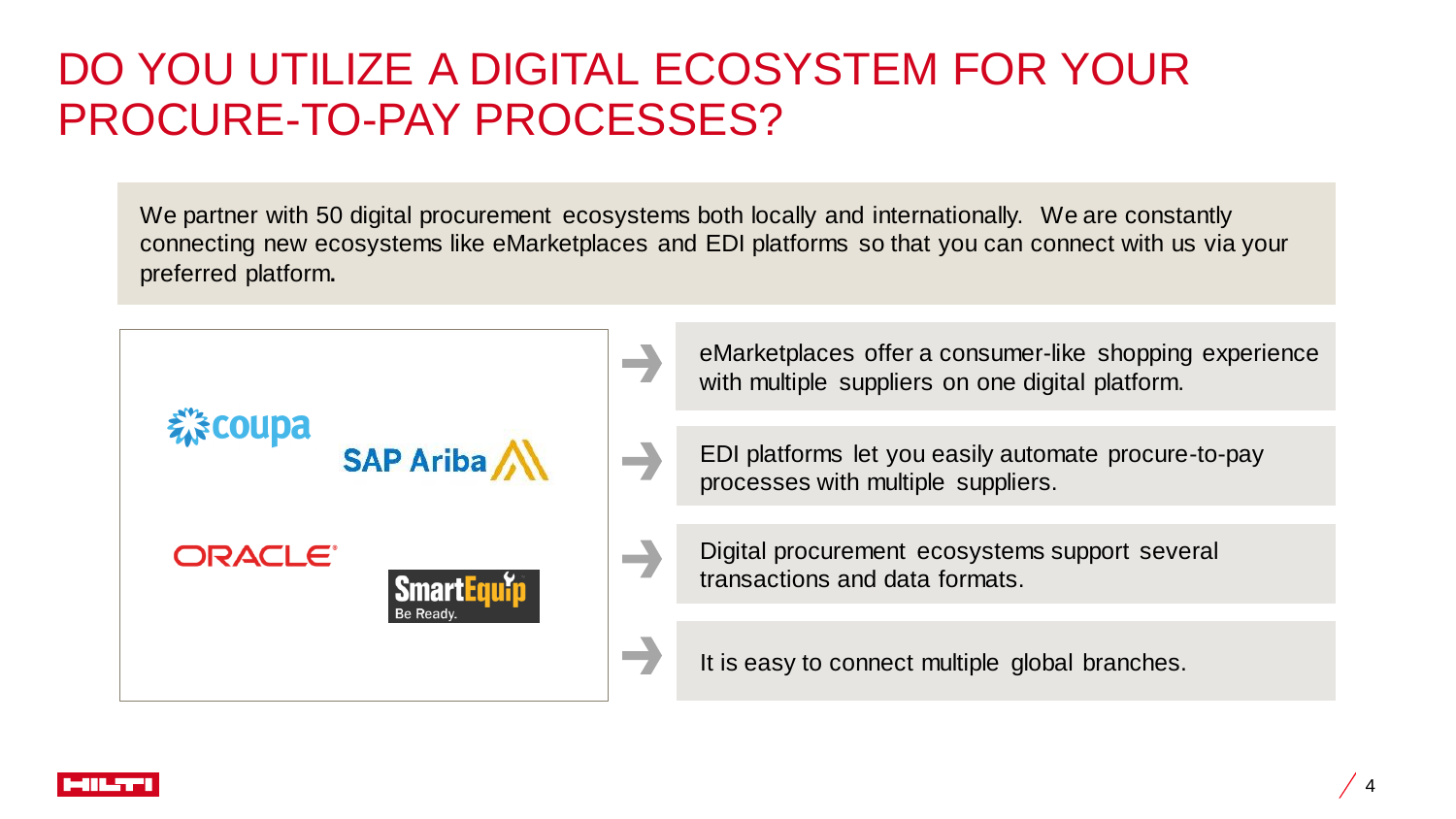### IF YOU LIKE ORDERING VIA EMAIL, WE CAN AUTOMATE YOUR PURCHASE ORDERS.



You can send your original PDF purchase orders via email .

Hilti Electronic Document Automation (HeDA) reads PDFs optically and converts orders into electronic messages.

Order is automatically created in Hilti SAP. You benefit from quicker order lifecycle and enhanced data quality.

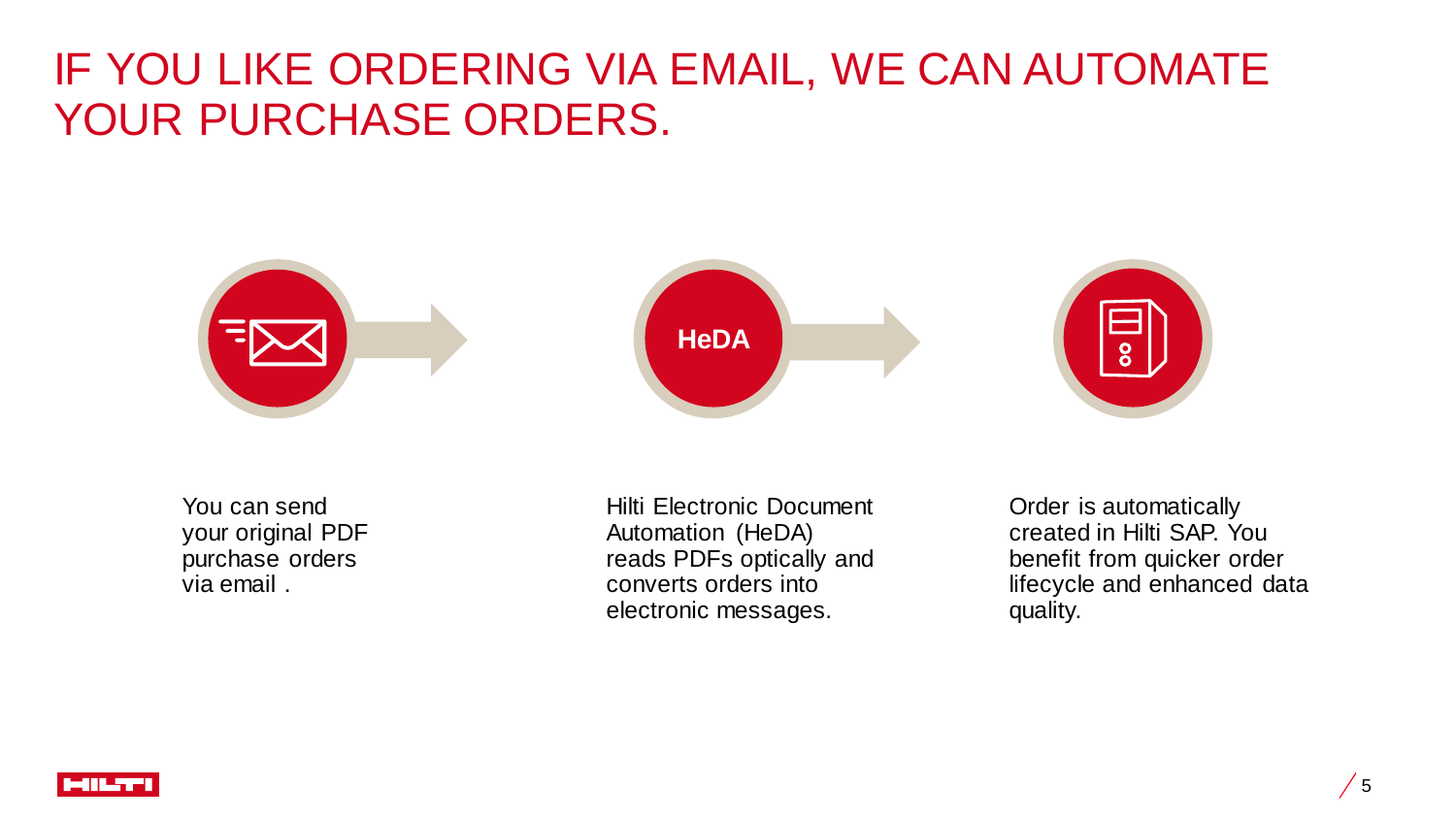### HOW WOULD YOU LIKE TO RECEIVE YOUR INDIVIDUAL PRODUCT AND PRICING DATA?



If you'd like to buy directly from Hilti Website, we can link to your system with Punchout/OCI. This transfers your Hilti shopping cart directly into your purchasing system.



You can also get a customized electronic product catalogue with your net pricing in the most popular formats like MS Excel, BMEcat, XML etc.